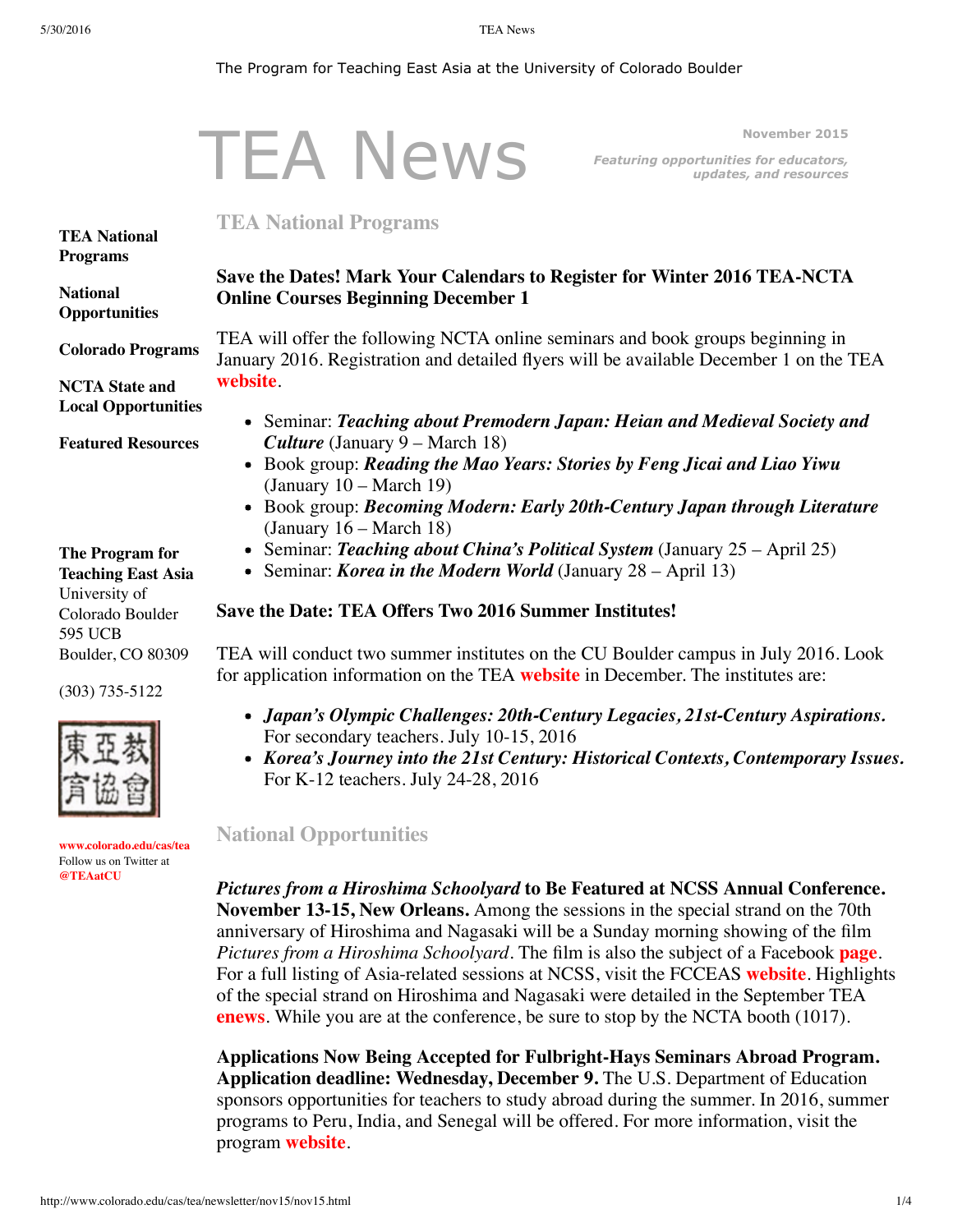5/30/2016 TEA News

*Education About Asia* **Seeks Manuscripts on Asia in Advanced Placement and International Baccalaureate Courses. Submission deadline: Monday, January 4, 2016.** The spring 2016 issue of *EAA* will feature a special section on "Asia in Advanced Placement, International Baccalaureate, and Undergraduate Honors Courses." AP and IB teachers are encouraged to submit articles about innovative pedagogy they use in their classrooms. For more information, email Lucien Ellington at **[l-ellington@comcast.net](mailto:l-ellington@comcast.net)**.

**Sino-American Bridge for Education and Health: Teach in China Summer 2016. Application deadline: January 15, 2016.** K-12 teachers of any subject with at least three years of experience can apply to take part in this program. Participants teach from two to four weeks and have one week free to travel and explore Chinese culture. Information and application **[here](http://sabeh.org/summer-2015/)**.

**Korea Academy for Educators (KAFE) Summer Institute. July 17-22, 2016.** KAFE and the USC Korea Studies Institute offer this program sponsored by the Korea Foundation. Participants will explore Korean history, culture, and contemporary issues, as well as the experiences of Korean Americans. Applicants should be passionate about learning about Korea and able to develop lessons based on what they learn. Fellowships cover most expenses. For more information, visit the KAFE **[website](http://www.koreaacademy.org/)** or email Daniel Lee at **[daniel@koreaacademy.org](mailto:daniel@koreaacademy.org)**.

**Author of** *Red Scarf Girl* **Offers School Visits.** Ji-li Jiang, author of *Red Scarf Girl*, has been visiting U.S. classrooms to discuss her book and the Cultural Revolution since 1997, but this school year will be her last. Her presentations align with units on China, world history, and government. She charges \$1300 per day plus expenses and encourages schools to share a day to reduce the cost. Email the author at **[info@jilijiang.com](mailto:info@jilijiang.com)** or visit her **[website](http://www.jilijiang.com/school-visits/generalinfo.htm)** for more information.

**Sejong Writing Competition Now Accepting Entries. Submission Deadline: Monday, February 29, 2016.** The Sejong Cultural Society sponsors an annual competition in which young people in three age groups (age 25 and younger, grade 12 and younger, and grade 8 and younger) write essays in response to Korean literature; they also offer a division in which students grade 12 and younger write poetry in the style of the traditional Korean *sijo*. More information is available on the Society's **[website](http://www.sejongculturalsociety.org/writing/current/index.php)**.

### *Previously Announced National Opportunities*

**Enrichment Grants for Teachers Who Encourage Study Abroad. Application deadline: Tuesday, December 1, 2015.** Through its Generation Study Abroad program, the Institute of International Education (IIE) is encouraging educators to take action to motivate more U.S. students to study abroad. To that end, the program is offering \$1000 grants to secondary teachers who are advocates for study abroad. For more information, visit the Generation Study Abroad **[website](http://www.iie.org/Programs/Generation-Study-Abroad)**.

**Elgin Heinz Outstanding Teacher Award. Application deadline: Tuesday, February 2, 2016.** The United States-Japan Foundation established the Elgin Heinz Award to honor precollegiate teachers whose work advances mutual understanding between the United States and Japan. Two awards are given, one in the humanities, the other in Japanese language. For more information, visit the **[award](http://us-jf.org/programs/elgin-heinz-teacher-awards/) page** on the Foundation's website.

#### <span id="page-1-0"></span>**Colorado Programs**

*Walk in U.S., Talk of Japa***n. Monday, November 9, 11:30 am – 1:30 pm.** World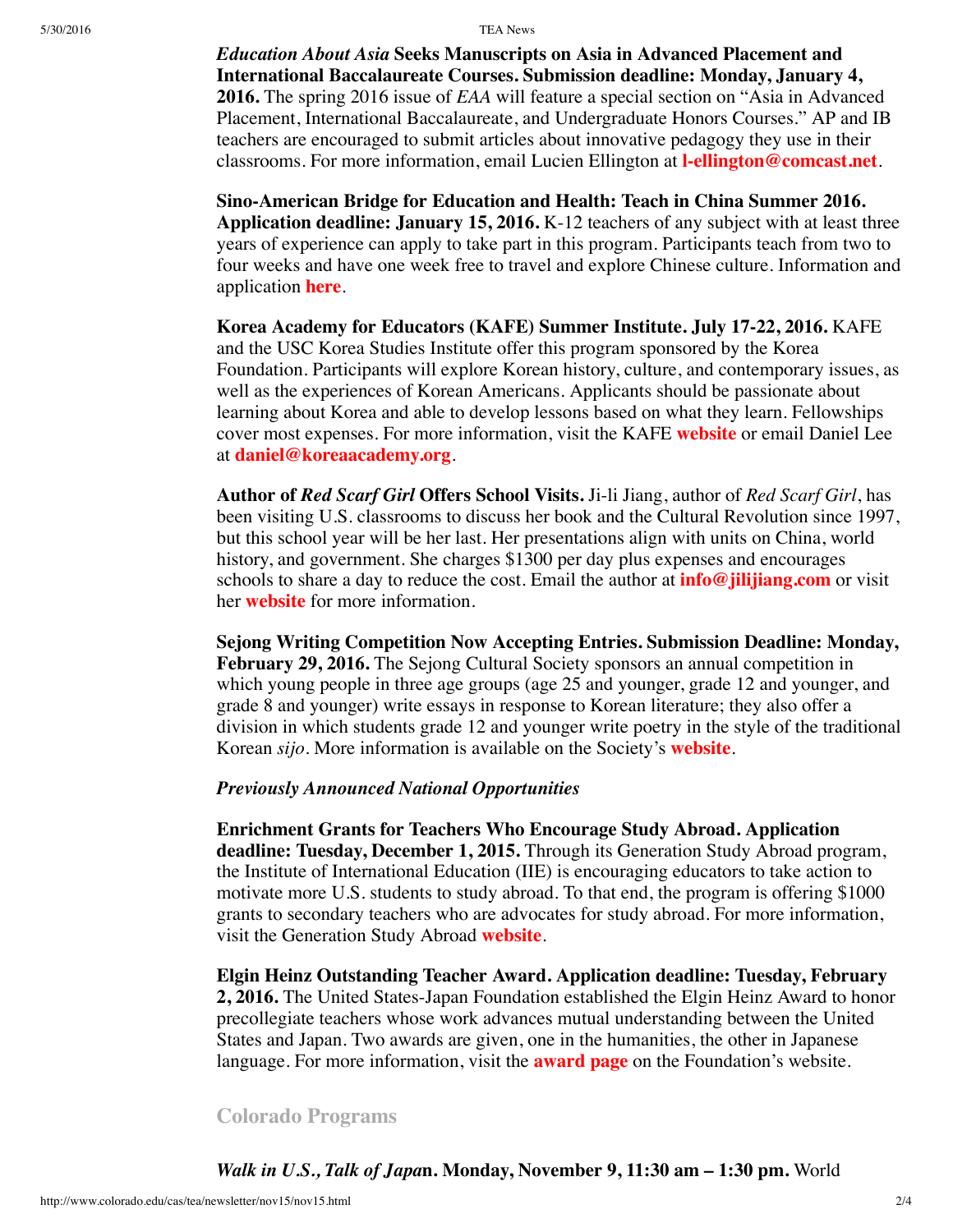5/30/2016 TEA News

Denver, the Japan America Society of Colorado, and the Japanese Prime Minister's Office are sponsoring this program, which is designed to encourage conversation about Japan between U.S. and Japanese citizens. The discussion will be led by Ambassador Ken Shimanouchi, former Japanese ambassador to Spain and Brazil. The free luncheon program will be held at Colorado Heights University in Denver. For more information and to register, visit the World Denver **[website](http://www.worlddenver.org/event-2080692)**.

# *Previously Announced Colorado Programs*

**Middle East Outreach Council Educators' Workshop:** *Dimensions of Diversity in the Middle East***. Saturday, November 21, 2015, 8:30 am – 3:30 pm.** This workshop to be held in conjunction with the Middle East Studies Association (MESA) annual meeting will feature scholarly presentations on religion, diversity, and minorities in the Middle East, plus a hands-on curriculum session complete with teaching resources. Workshop participants will be able to attend sessions at MESA, including the FilmFest, featuring films particularly useful for the classroom. The workshop will be held at the University of Denver, Anderson Academic Commons, room 340. For more [information,](mailto:betsey.coleman@coloradoacademy.org) email **Betsey Coleman**; registration (\$15 fee) is available **[here](http://events.r20.constantcontact.com/register/event?oeidk=a07ebjipb0q5cb1cd88&llr=fgf6vevab&showPage=true)**.

**Lecture on** *Charles Lang Freer and Japanese Ceramics***. Thursday, January 14, 2016, 5:30 – 8:00 pm.** The Japan American Society of Colorado and Asian Art Association of the Denver Art Museum are sponsoring this lecture by Louise Cort, curator of ceramics at the Smithsonian's Freer Gallery of Art and Arthur M. Sackler Gallery. The lecture will be followed by a reception. Tickets are \$10; register at the JASC **[website](http://www.jascolorado.org/)**.

# <span id="page-2-0"></span>**NCTA State and Local Opportunities**

**2015-2016 NCTA Seminars from the Five College Center for East Asian Studies.** FCCEAS is currently recruiting teachers for seminars in Hadley, MA, and Rutland, VT. The Hadley seminar will be held at the Pioneer Valley Chinese Immersion Charter School; it will be held on Saturdays from 9 am to 3 pm, beginning January 30 and concluding March 12. Contact seminar leader **[Arlene](mailto:arlene.kowal@gmail.com%C2%A0) Kowal** for more information; application is available **[here](https://www.fivecolleges.edu/fcceas/ncta/ncta_in_massachusetts)**. Information on the Rutland seminar will be available on the FCCEAS **[website](https://www.fivecolleges.edu/fcceas/ncta/vermont)** soon.

# <span id="page-2-1"></span>**Featured Resources**

The Asian Educational Media Service at the University of Illinois hosts *Digital Asia*, a **[website](http://www.digitalasia.illinois.edu/)** that provides high school and college teachers access to documentary films on East Asia. Downloadable classroom materials accompany the films.

*Hidden Legacy: Japanese Traditional Performing Arts in the World War II Internment Camps* is a documentary featuring historical footage and interviews with interned artists. The film's creative director, Shirley Kazuyo Muramoto-Wong, is a *koto* artist herself; inspired by the fact that her own mother learned to play the *koto* in Tule Lake and Topaz, Muramoto-Wong spent more than 20 years researching the subject. For more information, visit this **[website](http://jcalegacy.com/)**.

To subscribe or unsubscribe from this list, please contact **[laurel.singleton@colorado.edu](mailto:laurel.singleton@colorado.edu)**.